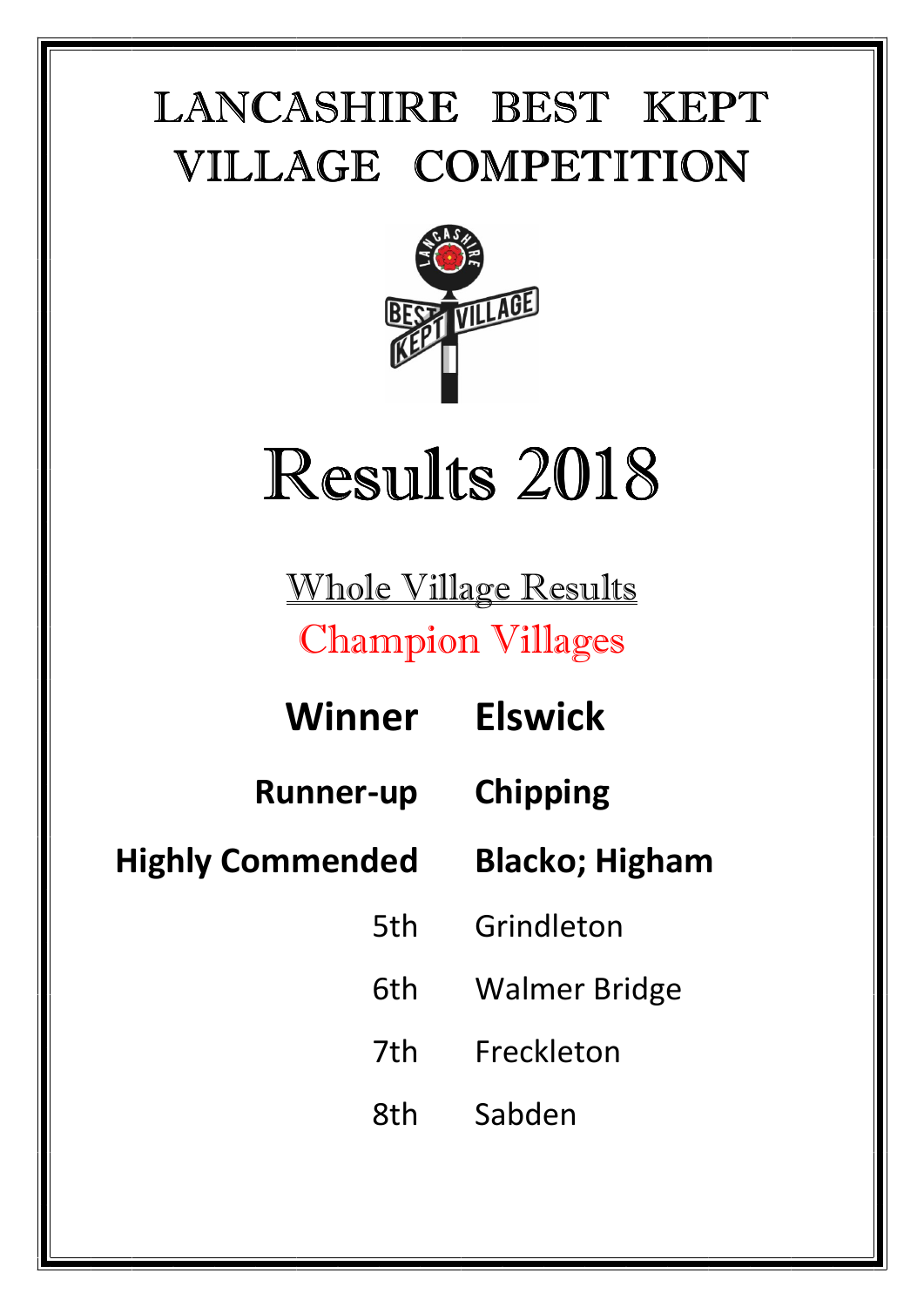#### Large Villages

| <b>Winner</b>                             | <b>Preesall and Knott End</b>           |
|-------------------------------------------|-----------------------------------------|
| <b>Runner Up</b>                          | Grimsargh                               |
| <b>Highly Commended</b>                   | Longton                                 |
| 4th                                       | Hambleton                               |
| 5th                                       | Langho                                  |
| 6th                                       | Halsall                                 |
| 7th                                       | Adlington - Lower                       |
| 8th                                       | Farington                               |
| <b>Most improved village</b>              | Grimsargh                               |
| <b>Medium Villages</b>                    |                                         |
| <b>Winner</b>                             | <b>Wrea Green</b>                       |
| <b>Runner Up</b>                          | Chatburn                                |
| <b>Highly Commended</b>                   | <b>Mawdesley</b>                        |
| 4th                                       | Waddington                              |
| 5th                                       | Ribchester                              |
| 6th                                       | <b>Barton</b>                           |
| 7th<br>8th                                | <b>Newton with Scales</b><br>Worsthorne |
|                                           |                                         |
| <b>Most improved village</b>              | <b>Newton with Scales</b>               |
| <b>Small Villages</b>                     |                                         |
| <b>Winner</b>                             | <b>West Bradford</b>                    |
| <b>Runner Up</b>                          | <b>Little Eccleston</b>                 |
| <b>Highly Commended</b>                   | <b>Bretherton; Weeton with Preese</b>   |
| 5th                                       | Heapey                                  |
| 6th                                       | Haskayne                                |
| 7th                                       | <b>Holt Green</b>                       |
| 8th                                       | Bilsborrow                              |
| <b>Hamlets</b>                            |                                         |
| Winner                                    | <b>Roughlee</b>                         |
| <b>Runner Up</b>                          | <b>Wiswell</b>                          |
| <b>Highly Commended</b>                   | <b>Newchurch in Pendle; Barley</b>      |
| 5th                                       | <b>Walker Fold</b>                      |
| 6th                                       | Whitechapel                             |
| 7th<br>8th                                | Hurstwood<br>Shirdley Hill              |
| <b>Most improved Small Village/Hamlet</b> | <b>Haskayne</b>                         |
|                                           |                                         |
| <b>Best Newcomer</b>                      | <b>Little Eccleston</b>                 |
| 2/6                                       |                                         |

*2 / 6 LBKVC18 - Results*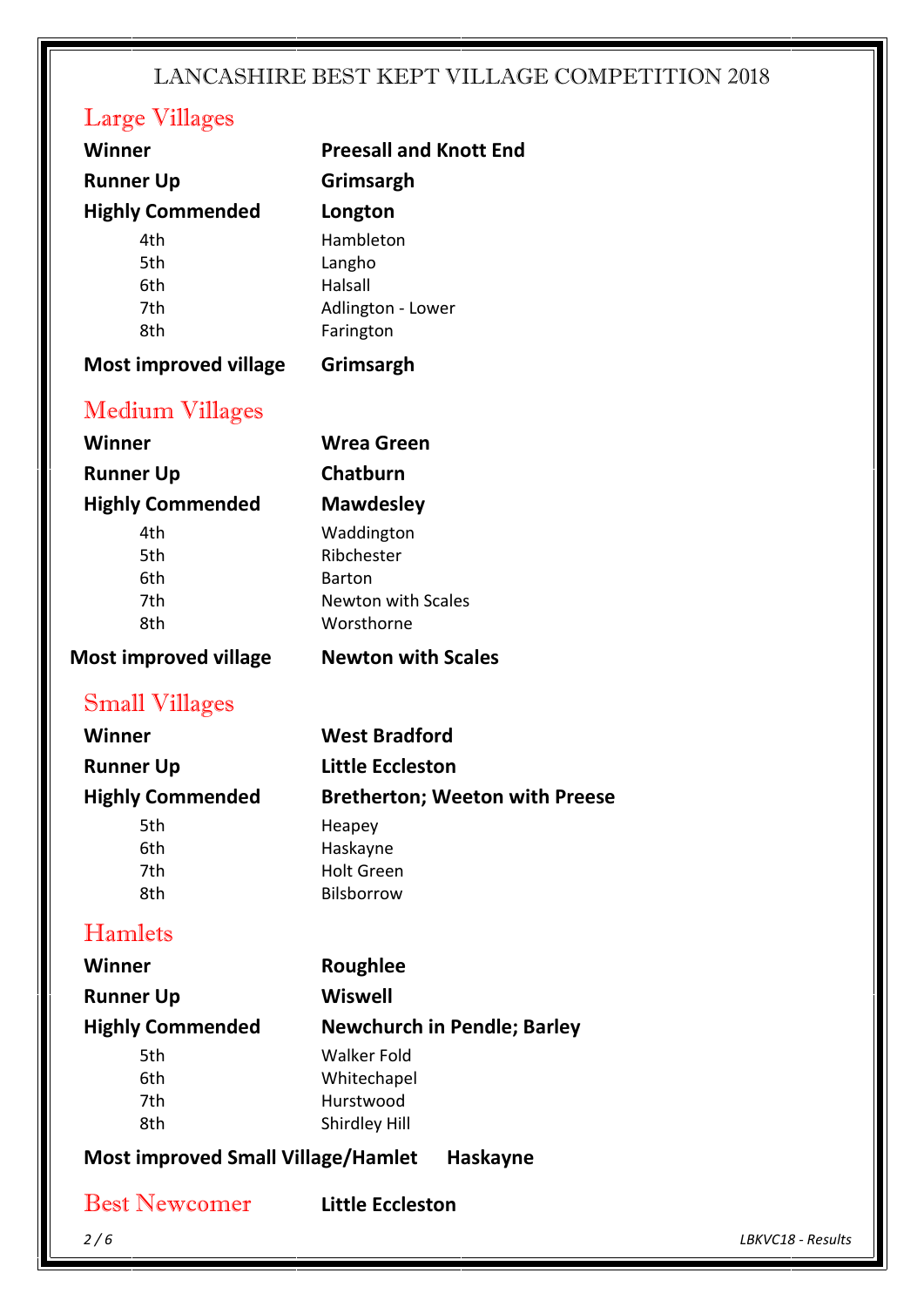#### LANCASHIRE BEST KEPT VILLAGE COMPETITION 2018 CERTIFICATE OF MERIT RESULTS

#### 1 Places of Worship & Grounds

| Winner            | Wrea Green             | St. Nicholas'     |
|-------------------|------------------------|-------------------|
| <b>Runners-up</b> | <b>Bilsborrow</b>      | St. Hilda's       |
|                   | Whitechapel            | St. James         |
| 4th               | Chipping               | Congregational    |
|                   | Longton                | St. Andrew's      |
|                   | Preesall and Knott End | St. Oswald's      |
|                   | Ribchester             | St. Peter's       |
| 8th               | Chipping               | St. Bartholomew's |
|                   | Grimsargh              | St. Michael's     |

#### 2 Schools

Runner-up Sabd

# Winner **Grimsargh** St. Michael's Primary

| Runner-up | Sabden                    | Primary               |
|-----------|---------------------------|-----------------------|
| 3rd       | <b>Belmont</b>            | Primary               |
|           | Goosnargh                 | Oliverson's           |
|           | Longton                   | <b>County Primary</b> |
| 6th       | Mellor                    | St. Mary's Primary    |
|           | <b>Bretherton</b>         | C of E Primary        |
|           | <b>Weeton with Preese</b> | St. Michael's Primary |

#### 3 Public Houses

| Winner                  | <b>Lower Adlington</b> | <b>The Retreat</b>      |
|-------------------------|------------------------|-------------------------|
| <b>Highly Commended</b> | <b>Bretherton</b>      | <b>Blue Anchor</b>      |
|                         | <b>Haighton</b>        | <b>Haighton Manor</b>   |
| 4th                     | West Bradford          | <b>Three Millstones</b> |
|                         | Whittle-le-Woods       | Malthouse Farm          |
|                         | Longton                | The Black Bull          |
| 7th                     | <b>Barley</b>          | The Pendle Inn          |
|                         | <b>Elswick</b>         | The Ship                |
|                         | Freckleton             | Lorenzo's               |
|                         | Little Eccleston       | Cartford Inn            |
|                         | Weeton with Preese     | The Eagle & Child       |

#### 4 Public Building

| Winner                  | <b>Weeton with Presse</b>                           | <b>Village Hall</b> |
|-------------------------|-----------------------------------------------------|---------------------|
| <b>Highly Commended</b> | Elswick, Grimsargh, and West Bradford Village Halls |                     |
| 5th                     | Grindleton                                          | Pavilion            |
| 6th                     | <b>Brindle</b>                                      | <b>Village Hall</b> |
|                         | Roughlee                                            | <b>Village Hall</b> |
| 8th                     | Tosside                                             | <b>Village Hall</b> |

*3 / 6 LBKVC18 - Results*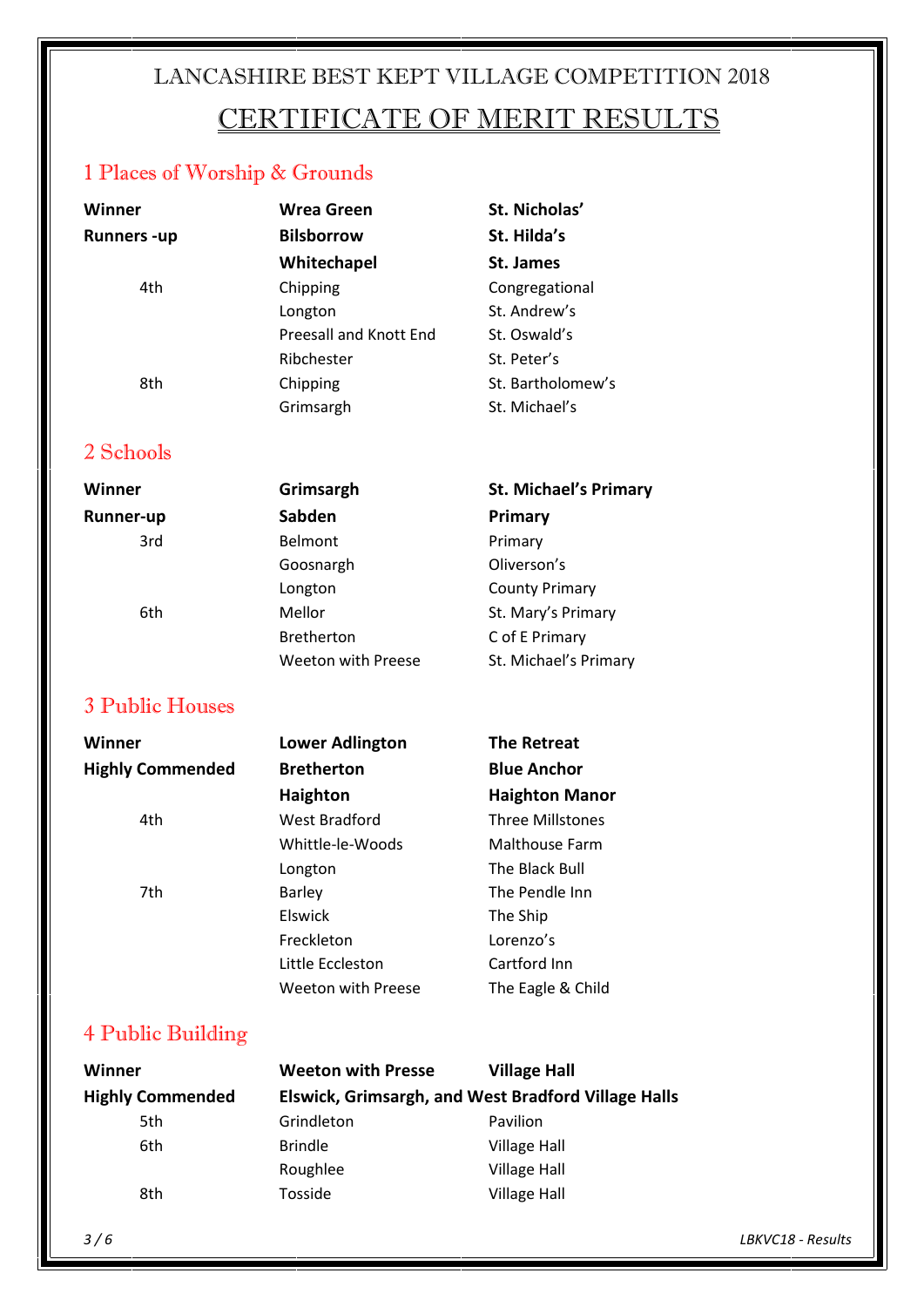#### 5 Public Playing Fields

| Winner                  | <b>Wrea Green</b> | <b>The Mains Green</b>     |
|-------------------------|-------------------|----------------------------|
| <b>Highly Commended</b> | <b>Hambleton</b>  | <b>Bob Williamson Park</b> |
| 3rd                     | <b>Elswick</b>    | Village Hall site          |
| 4th                     | Chatburn          | Bridge Rd                  |
| 5th                     | Haskayne          | Jubilee                    |
|                         | Whitechapel       | MUGA                       |
| 7th                     | Whittle-le-Woods  | The Polo, Chorley Old Road |
| 8th                     | Grimsargh         | <b>Village Green</b>       |
|                         | Farington         | <b>Farington Park</b>      |
|                         | Sabden            | Lower Holme Field          |

#### 6 Children's Play Area

| Winner                  | <b>Elswick</b>         | <b>Village Hall Gardens</b>      |
|-------------------------|------------------------|----------------------------------|
| <b>Highly Commended</b> | <b>Lower Adlington</b> | <b>Jubilee Recreation Ground</b> |
| 3rd                     | Weeton with Preese     | The Croft                        |
| 4th                     | Freckleton             | <b>Memorial Park</b>             |
| 5th                     | <b>Bretherton</b>      |                                  |
|                         | Grindleton             | Pavilion                         |
| 7th                     | <b>Blacko</b>          | <b>Recreation Ground</b>         |
|                         | Worsthorne             |                                  |

#### 7 Industrial/Commercial Premises

| Winner                  | <b>Welch Whittle</b> | <b>Festive Lights</b>                  |
|-------------------------|----------------------|----------------------------------------|
| <b>Highly Commended</b> | <b>Walmer Bridge</b> | <b>William Loughran</b>                |
| 3rd                     | Bilsborrow           | Barton Grange Garden Centre            |
| 4th                     | Billington           | Hackings Caravan Park                  |
|                         | Sabden               | <b>Specialised Automotive Services</b> |
| 6th                     | Chipping             | <b>Bretherton's Garage</b>             |
|                         | Grimsargh            | <b>Browns</b>                          |
| 8th                     | Wrea Green           | Wrea Green Institute                   |

#### 8 Shops

| Winner                  | <b>Blacko</b>     | <b>The Barbers Shop</b> |
|-------------------------|-------------------|-------------------------|
| <b>Highly Commended</b> | Chipping          | Farm shop               |
| 3rd                     | Longton           | <b>Mad Hatters</b>      |
| 4th                     | <b>Barton</b>     | Kopper Kettle           |
| 5th                     | Little Eccleston  | TOTI                    |
| 6th                     | Sabden            | Ella Mai Beauty         |
| 7th                     | <b>Bretherton</b> | The Old Bakery          |
| 8th                     | Chatburn          | Hudson's Ice Cream      |
|                         | New Longton       | Stickyweeds             |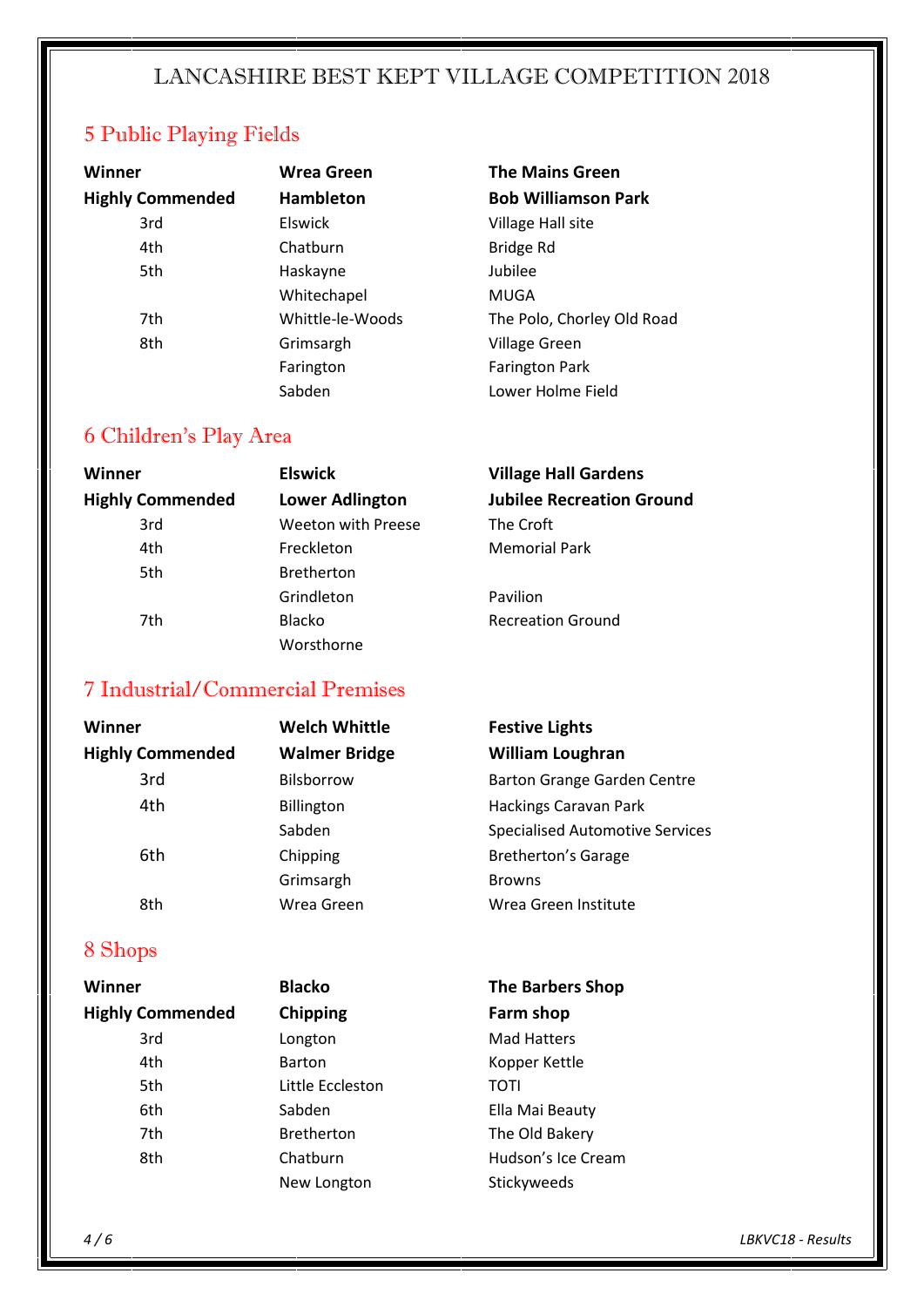#### 9 Sheltered Accommodation

| Winner                  | <b>Mawdesley</b>              | <b>Stocks Hall</b>   |
|-------------------------|-------------------------------|----------------------|
| <b>Highly Commended</b> | <b>Preesall and Knott End</b> | <b>Juniper Close</b> |
|                         | Goosnargh                     | <b>Bushell House</b> |
| 4th                     | Blacko                        | <b>Hillview</b>      |
| 5th                     | <b>Bretherton</b>             | The Apiary           |
|                         | Chatburn                      | The Manor House      |
|                         | Farington                     | <b>Bashall Grove</b> |
| 8th                     | Lathom                        | The Alms Houses      |
|                         | Waddington                    | The Alms Houses      |

#### 10 Hotel/Guest House

| Winner                  | <b>West Bradford</b> | <b>Eaves Hall</b>          |
|-------------------------|----------------------|----------------------------|
| <b>Highly Commended</b> | <b>Bilsborrow</b>    | <b>Olde Duncombe House</b> |
| 3rd                     | Langho               | Northcote Manor            |
| 4th                     | Wrea Green           | (The Villa)                |
| 5th                     | Hurstwood            | Hurstwood Hall             |
| 6th                     | Billington           | <b>Foxfields</b>           |
|                         | Lathom               | <b>Briars Hall</b>         |
|                         | Waddington           | <b>Waddington Arms</b>     |

#### 11 Notice Board

| Winner          | <b>Lower Adlington</b> | <b>Adjacent to school</b> |
|-----------------|------------------------|---------------------------|
| 2 <sub>nd</sub> | Langho                 | At Railway Station        |
| 3rd             | <b>Blacko</b>          | Gisburn Rd/ Hollin Fold   |
|                 | Grimsargh              | Longridge Rd              |
|                 | Weeton with Preese     | <b>Village Green</b>      |
|                 | Little Eccleston       | <b>Village Centre</b>     |
|                 | Freckleton             | Preston Old Rd            |
| 8th             | Higher Adlington       | Chorley Rd                |
|                 | Sabden                 | Watt St                   |

#### 12 War Memorial

| Winner           | Chipping               |
|------------------|------------------------|
| <b>Runner-up</b> | <b>Blacko; Wiswell</b> |
| 4th              | Grimsargh              |
|                  | Wrea Green             |
| 6th              | Freckleton             |
| 7th              | Scarisbrick            |
| 8th              | Hutton                 |
|                  | Whitechapel            |